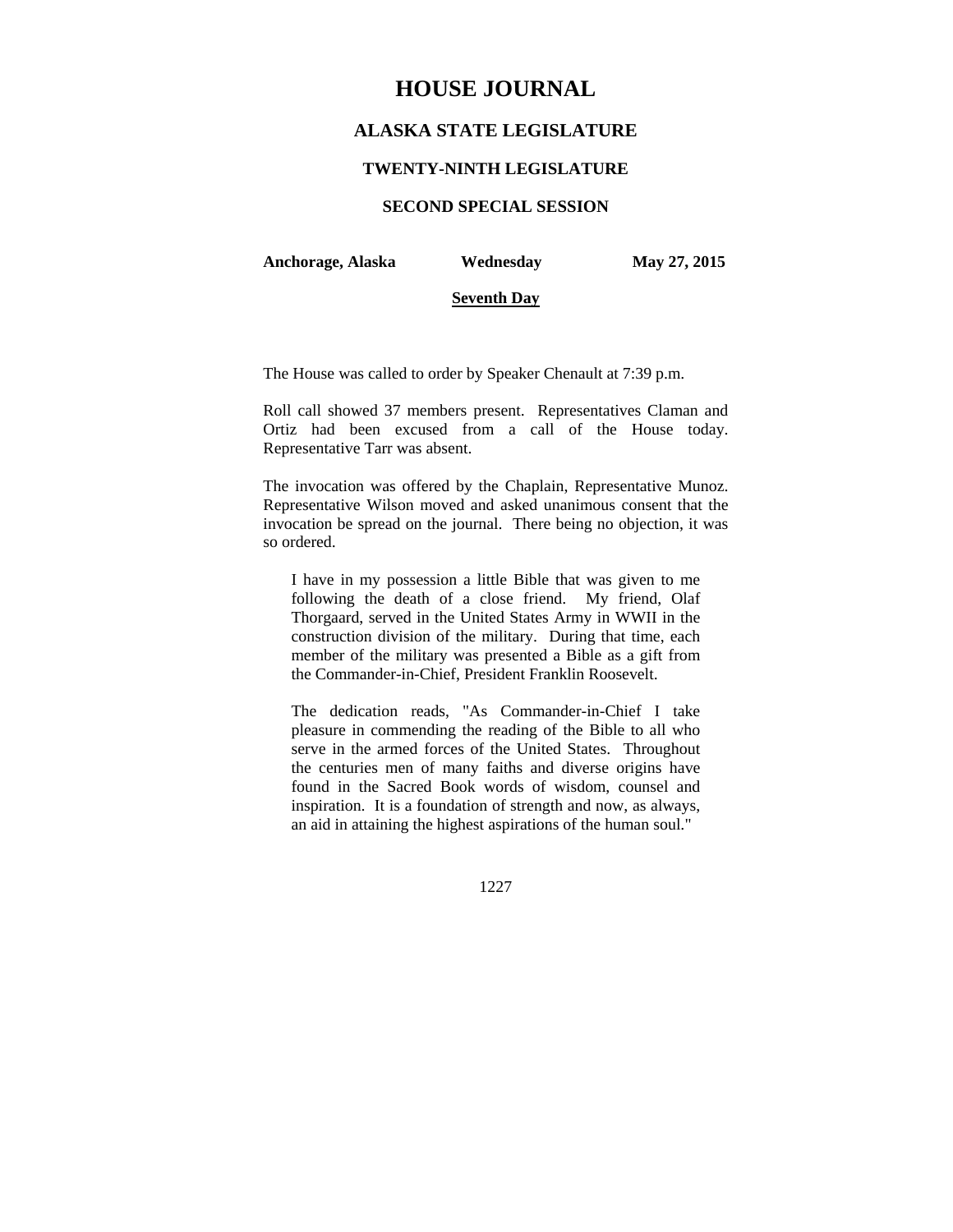At the back of the Bible there is a series of prayers. Since many of us are separated from our families during these days of session, I offer the following prayer with greatest respect for the beliefs of all who are gathered here today.

A prayer for Loved Ones: O God, the Protector and Helper of all thy children, the Comfort and the Stay of the solitary and those who are separated from those they love, we commit unto thee and thy fatherly keeping our loved ones, beseeching thee to grant unto them every good gift for the body and the soul and to unite us all, present and absent, in true faith and love. Through Jesus Christ our Lord. Amen.

The Pledge of Allegiance was led by Representative Olson.

# **CERTIFICATION OF THE JOURNAL**

Representative Millett moved and asked unanimous consent that the journal for the sixth legislative day of the second special session be approved as certified by the Chief Clerk. There being no objection, it was so ordered.

## **MESSAGES FROM THE GOVERNOR**

# **HB 153**

A message dated May 19, 2015, was read stating the Governor signed the following bill and is transmitting the engrossed and enrolled copies to the Lieutenant Governor's office for permanent filing:

SENATE CS FOR CS FOR HOUSE BILL NO. 153(RES) "An Act expanding the Palmer Hay Flats State Game Refuge."

Chapter No. 25, SLA 2015 Effective Date: August 17, 2015

#### **HB 161**

A message dated May 19, 2015, was read stating the Governor signed the following bill and is transmitting the engrossed and enrolled copies to the Lieutenant Governor's office for permanent filing: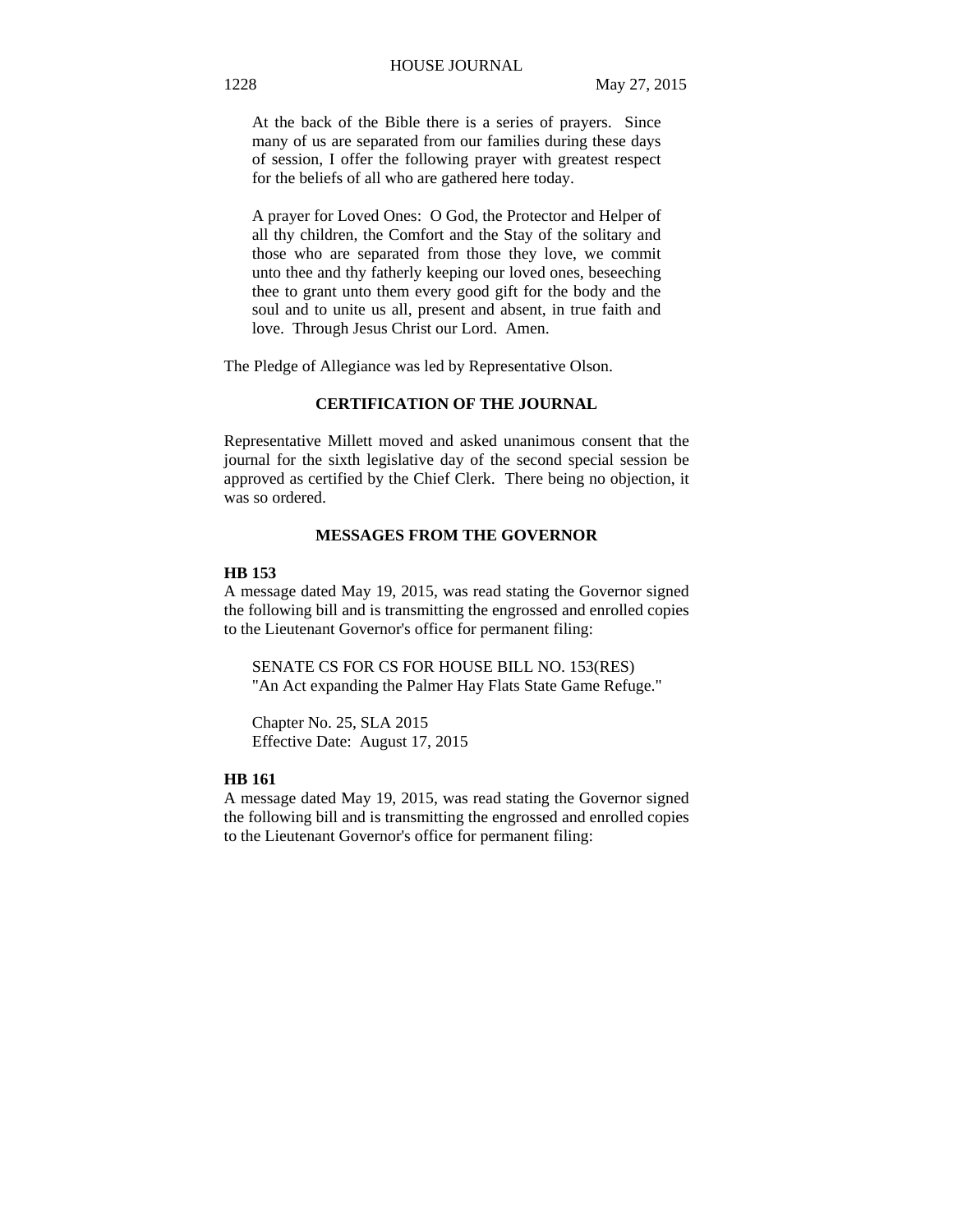CS FOR HOUSE BILL NO. 161(HSS)

"An Act relating to the purchase of durable medical equipment under Medicaid; and providing for an effective date."

Chapter No. 26, SLA 2015 Effective Date: May 20, 2015

#### **REPORTS OF STANDING COMMITTEES**

# **HB 2001**

The Finance Committee considered:

#### HOUSE BILL NO. 2001

"An Act making appropriations for the operating and loan program expenses of state government and for certain programs and capitalizing funds; repealing appropriations; making appropriations under art. IX, sec. 17(c), Constitution of the State of Alaska, from the constitutional budget reserve fund; and providing for an effective date."

and recommends it be replaced with:

#### CS FOR HOUSE BILL NO. 2001(FIN)

"An Act making appropriations for the operating and loan program expenses of state government and for certain programs; making appropriations for the operating expenses of the state's integrated comprehensive mental health program; capitalizing funds and repealing appropriations; making appropriations under art. IX, sec. 17(c), Constitution of the State of Alaska, from the constitutional budget reserve fund; and providing for an effective date."

The report was signed by Representatives Neuman and Thompson, Co-chairs, with the following individual recommendations:

Do pass (6): Saddler, Edgmon, Gattis, Munoz, Neuman, Thompson

No recommendation (2): Pruitt, Wilson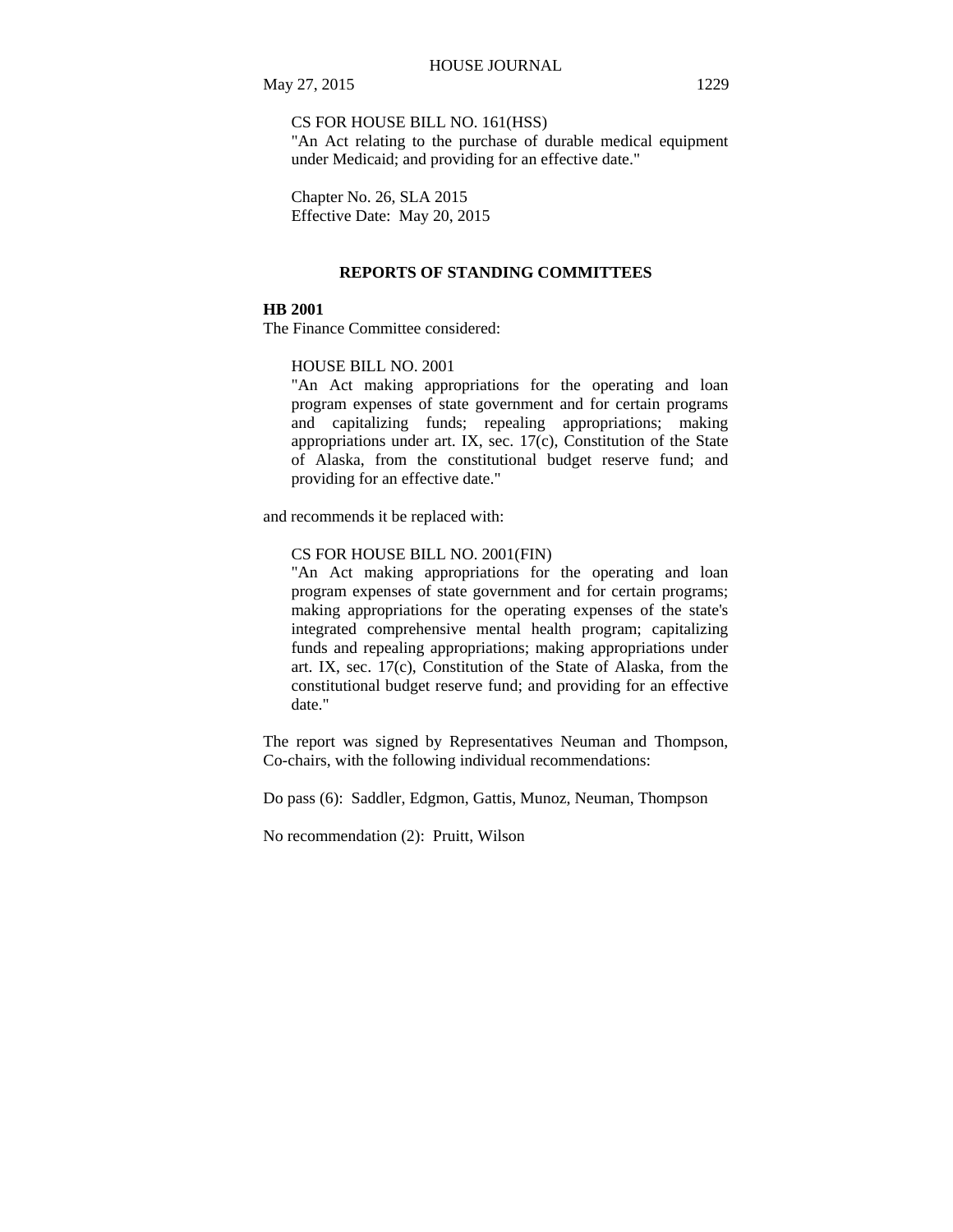Amend (3): Kawasaki, Guttenberg, Gara

HB 2001 is on today's calendar.

# **CONSIDERATION OF THE DAILY CALENDAR**

#### **SECOND READING OF HOUSE BILLS**

#### **HB 2001**

The following was read the second time:

### HOUSE BILL NO. 2001

"An Act making appropriations for the operating and loan program expenses of state government and for certain programs and capitalizing funds; repealing appropriations; making appropriations under art. IX, sec. 17(c), Constitution of the State of Alaska, from the constitutional budget reserve fund; and providing for an effective date."

with the: Journal Page

FIN RPT CS(FIN) NT 6DP 2NR 3AM 1229

Representative Millett moved and asked unanimous consent that the following committee substitute be adopted in lieu of the original bill:

#### CS FOR HOUSE BILL NO. 2001(FIN)

"An Act making appropriations for the operating and loan program expenses of state government and for certain programs; making appropriations for the operating expenses of the state's integrated comprehensive mental health program; capitalizing funds and repealing appropriations; making appropriations under art. IX, sec. 17(c), Constitution of the State of Alaska, from the constitutional budget reserve fund; and providing for an effective date."

There being no objection, it was so ordered.